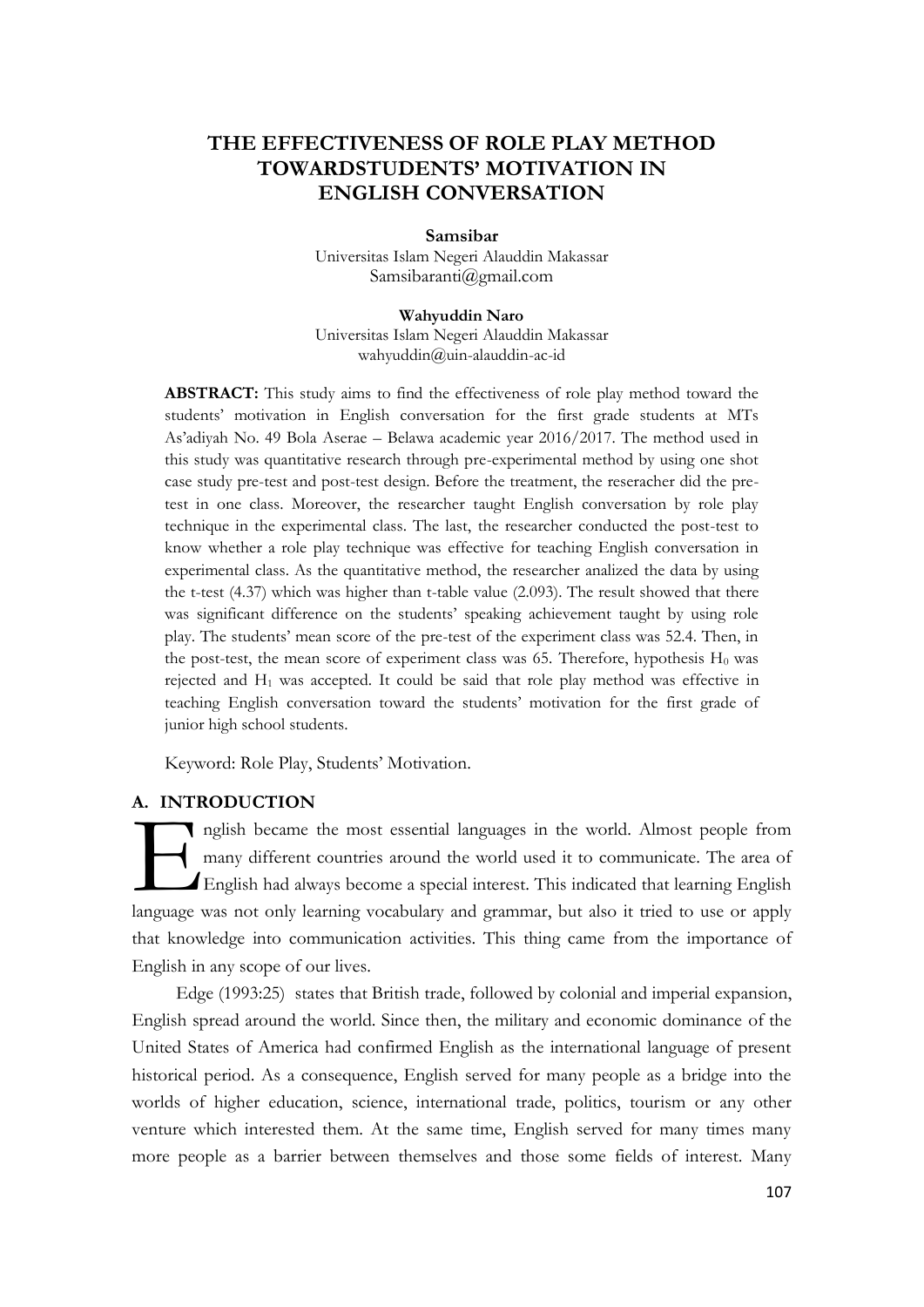people in their own countries were not be able to become doctors, for example if they cannot learn English well.

In international relationship, English speaking ability is very important to be able to participate in the wider world of work. The speaking skill was measured in terms of the ability to carry out a conversation in the language. This reality made teachers and parents thought that speaking ability must be mastered by their students and children.

Based on the previous reasons, English teaching had focused on teaching the English language. The emphasis was not only on linguistic competence of the language learners but also on the development of their communicative ability. In order to develop learners' communicative ability, the teacher needed to create a scenario to teach the target language in a vibrant, active and interesting manner.

In Indonesia, learning English conversation was a difficult thing for the student because English was a foreign language. In this situation the students, even the teachers had a little chance to communicate in English except only when the students were in the classroom or in certain places where English was spoken. However, it cannot be denied that English language was still a critical problem for the Indonesian students. It caused serious problem in learning activity, the students did not reach good achievement in their study because there is no spirit or passion on it. Motivation was an impulse energy that caused or stimulated to person for act. This meant a person's act was according to motivation. A motivation was something that needed to do activities. In other word, without motivation someone or person did not do any kind of activities.

In learning speaking skill, the students often found some problems. The problem frequently found was that, their native language caused them difficult to use the foreign language. Other reason was the lack of motivation to practice the second language in daily conversation. The students were also too shy and afraid to take part in the conversation. Many factors caused the problem of the students' speaking skills, namely the students' interest, the material, and the media among others including the technique in teaching English. In order to minimalism these insufficiency, the teachers must have good strategy so that all these problems were handled and the goal of the teaching and learning were achieved. Many techniques were applied including role play method because many research findings said that, this technique was effective to be used in teaching speaking.

Role play was very important in teaching speaking because it gave students an opportunity to practice communicating in different social contexts and in different social roles. In addition, it also allowed students to be creative and to put themselves in another person's place for a while. According to Hatting (1993:165) based on his observation in the conversation class, the role play would seem to be the ideal activity in which students could use their English creatively and it aimed to stimulate a conversation situation in which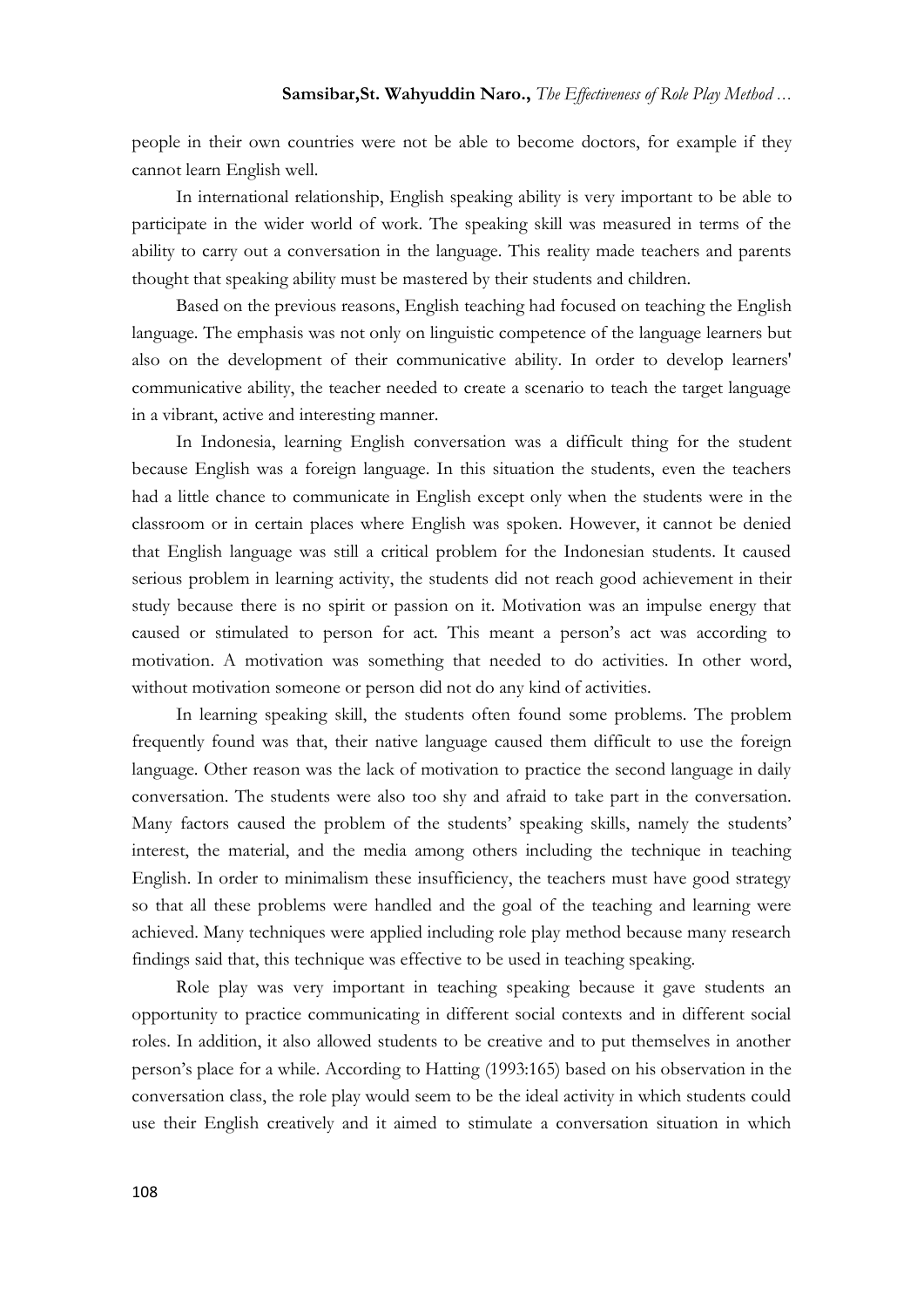### **Volume 4, Number 01, June 2018**

students might found themselves and gave them an opportunity to practice and develop their communication skill.

Based on the previous background, the researcher interested to conducted research to motivate students in English conversation at the first grade in MTs No.49 Bola Aserae – Belawa. All of these matters made serious problem either for the teachers or themselves to achieve the goal of learning. Besides, there were no various activities which offered different challenges for the students to practice. On the other side, many students did not speak in the classroom due to they were afraid of being wrong if they were asked to participate. Therefore, the first thing that must be overcome is the method that the teachers applied to handle the classroom well. Applying the good method helped the teacher to overcome the student's problems.

The researcher, therefore, offers a method which the researcher thought that may helped the students to speak English effectively. The researcher aimed to conduct this class to overcome or minimize the problems before by role play method.

### **B. LITERATURE REVIEW**

### 1. **Previous Related Finding**

Thao (2013) conducted a research entitled *"Applying role-play in increasing student' interest in learning speaking to grade 11 students at Lai Vung 2 high school"*. This research aimed to identify how students interest in learning speaking and to find out the effect of using role play in speaking classes. Also, it was intended to find out difficulties from using role play activities so that the researcher suggested some solutions to these difficulties. The role play was described as a technique which involved imagination to be someone else or to be ourselves in a specific situation for a while, improvising dialog and creating a real world in scenario. Role play activities encouraged students' thinking and creativity, helped students developed and practiced new language and behavioral skills in a relatively non- threatening setting, and created the motivation and involvement necessary for learning to occur. Role play was a powerful and effective teaching method for children and adult and was adapted to deliver any learning objectives from simple to complex concepts. It really lended well to practice communication skills, debated complex ethical issues or explore attitudes and beliefs. The success lied in the construction and delivery with careful facilitation.

Susanti (2007), conducted a research entitled *"Using Role Play in Teaching Speaking at Islamic Junior High School Soebono Mantofani Jombang-Ciputat"*. In learning speaking skill, the students often found some problems. The problem frequently found that their native language caused them difficult touse the foreign language. The students were also too shy and afraid to take part in the conversation. Many factors caused the problem of the students speaking skills namely the students interest, the material, and the media among others including the technique in teaching English. Many techniques was applied including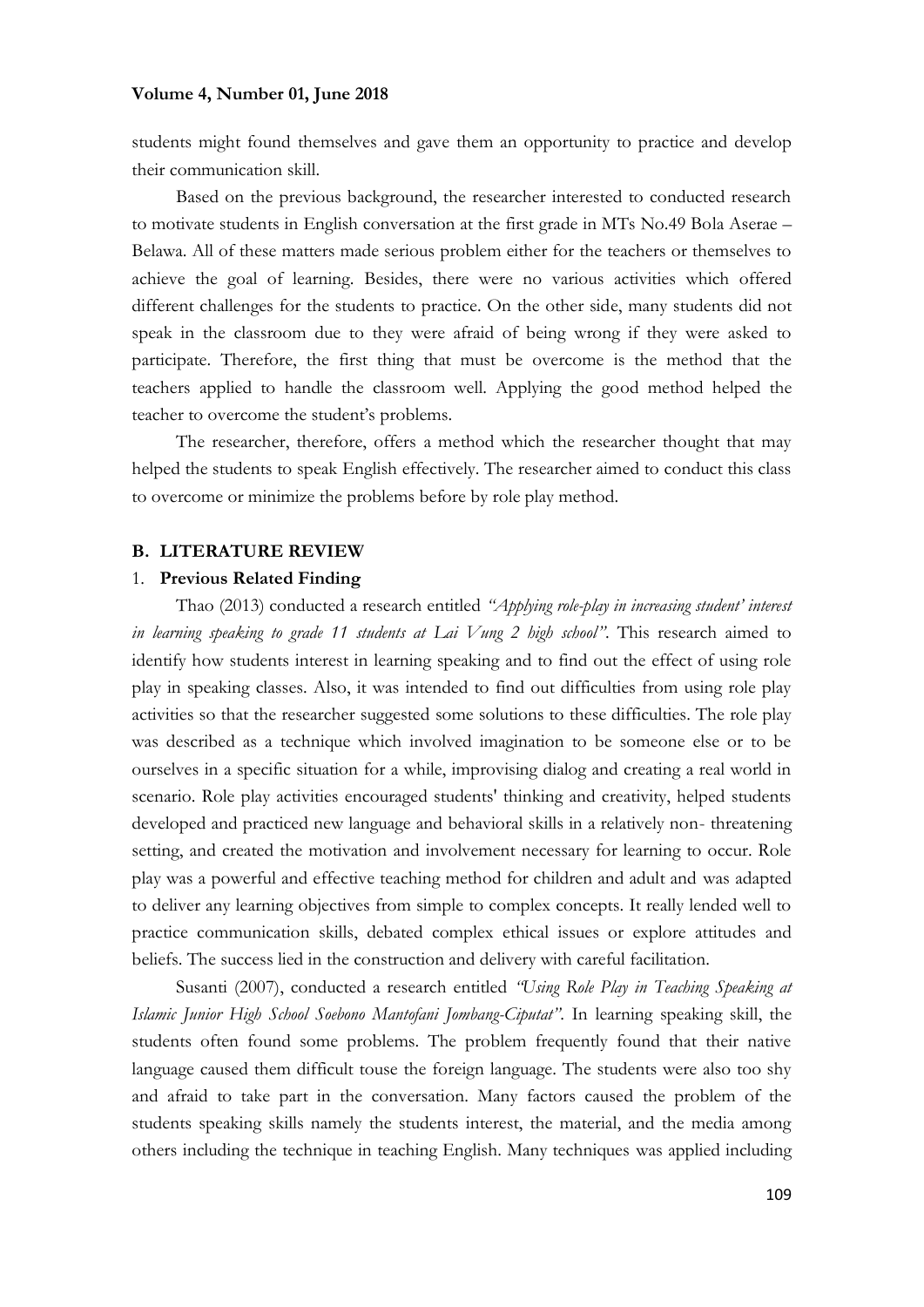### **Samsibar,St. Wahyuddin Naro.,** *The Effectiveness of Role Play Method …*

role play because many research findings said that this technique was effectively to use in teaching speaking.

Kusmana (2011), conducted a research entitled *"The Influence of Role Play and Drills in Stimulating Students' Motivation for Learning English Conversation at the First Grade of SMP Darussalam Jakarta Selatan"*. The research explained that the students motivation improved through the use of role plays and made the students' to communicate well. The students were more confident and were not afraid of making mistakes when speaking. The students actively participated during the teaching and learning process.

As the conclusion, the researcher conducted this research with different subject, setting and design. There were three findings about role play method. The *first* finding was Thao focused on applying role play to increase students' interest in learning speaking. The *second* finding was Susanti focused on using role play method in teaching speaking. The *third* finding was Kusmana focused on the influence of role play method in stimulating students' motivation for learning English conversation. In this research, the researcher focused on the students' motivation to speak English conversation in front of the class through role play method. This research was taken a place at the first grade in MTs No. 49 Bola Aserae – Belawa.

### **2. Pertinent Ideas**

Motivation is process of motivating; the condition of being motivating; a motivating force, stimulus, or influence; incentive; drive; something (such as a need or desire) that causes a person or student to act (Merriam- Webster, 1997.While according to Hermer (1993) motivation is internal drive that encourages people to pursue the goal. It means that motivation is an internal process that drives a person to pursue a goal.

Nurpahmi and Thamrin (Nurpahmi & Thamrin, 2016) point out that motivation can empower people to do an action, either that encouragement from themselves (internal) or it from outside of themselves (external). Motivation has an important role in learning. Motivation affects student's learning process. Motivation increases a student's energy and activity level. Generally, more motivated students achieve higher levels of achievement.

Herzberg in Riley (2005) states that two factors that can cause people more motivated to do something, satisfaction and dissatisfaction. This theory explains two kinds of factors the motivation factors and hygiene factors. The motivating factors categorized as intrinsic motivation consist of achievement, recognition, work itself, responsibility, advancement, and possibility of growth. Hygiene factors which is categorized as extrinsic motivation consist of the subordinate, personal life and so forth.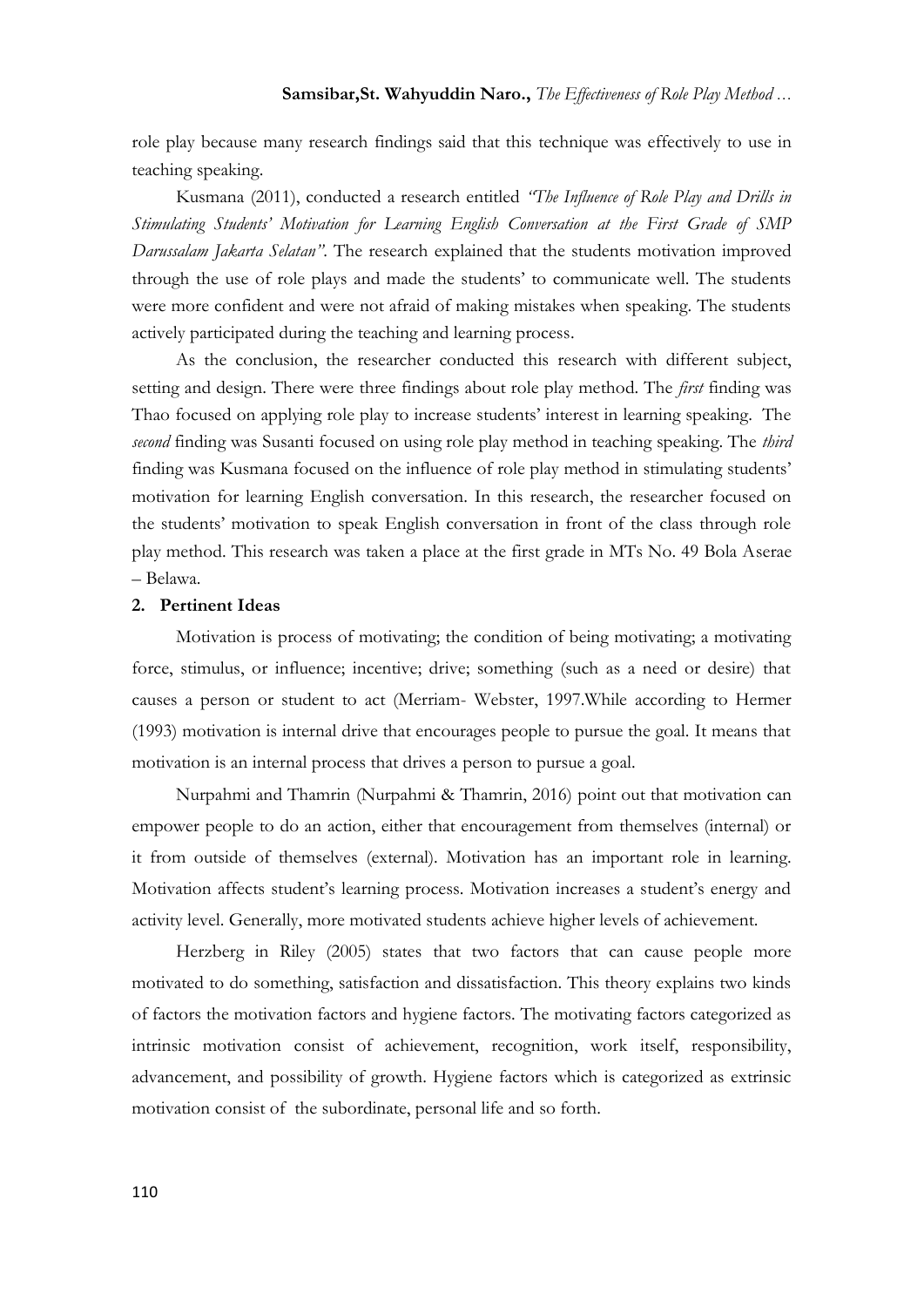### **C. RESEARCH METHOD**

This research was Pre- Experimental method with one group pre-test and post-test design. There were three designs in pre-experimental design; one shot case study, pre-test and post-test, and static group comparison. This research employed one group pre-test and post-test design. This design involved one group pre-test  $(O1)$ , exposed to a treatment  $(X)$ , and post-test (O2). In this research, the subject of rearch was one group class. In the pretest and post-test design, this research aimed at knowing whether to know the effectiveness of Role play method toward the students' motivation to learn English conversation. Arikunto in As'ad (2014) recited that the nature of the research was pre-experimental using "pre-test and post-test on group design.

### **D. FINDING AND DISCUSSION**

#### **1. Findings**

The findings of the research were based on the results of the data analysis. The data analysis was used to collect data. The students' motivation in English conversation consisted of pre-test and post-test. The pre-test was given to know the effectiveness of the students' motivation in English conversation before presenting role play method, and the post-test was given to know the effectiveness of the students' motivation in English conversation after giving the treatment.

*a. The Classification of Students' Pre-test and post-test Scores* 

The analysis data, the researcher gave three components classification. They were Pronunciation, Grammar, Vocabulay, Comprehention, and Fluency. The students score was classified into some criteria as follow:

1) The students' Pre-Test Score

| No    | Classification | Score      | Frequency      | Percentage |
|-------|----------------|------------|----------------|------------|
|       | Very good      | $85 - 100$ | $\theta$       | $0\%$      |
| 2     | Good           | $65 - 84$  | 5              | 25%        |
| 3     | Fair           | $55 - 64$  | $\overline{2}$ | 10%        |
| 4     | Poor           | $35 - 54$  | 12             | 60%        |
| 5     | Very Poor      | $0 - 34$   |                | $5\%$      |
| Total |                |            | 20             | 100%       |

Table 1. The Distribution of Frequency and Percentage Score of The Pre-Test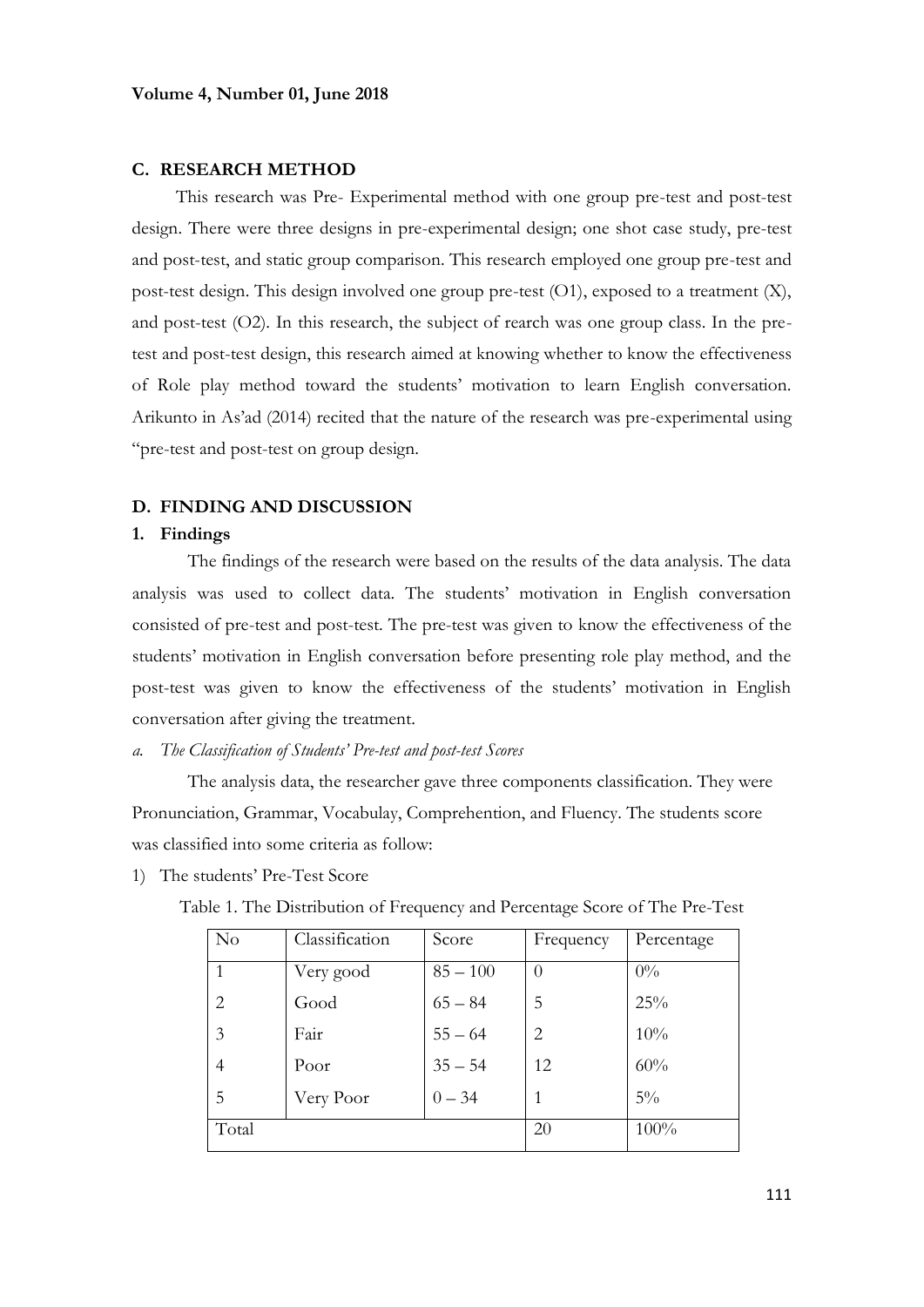### **Samsibar,St. Wahyuddin Naro.,** *The Effectiveness of Role Play Method …*

Table 1 above shows the rate percentage score of the post-test from 20 students, there were 5 (25%) students obtained good score but most of the students obtained poor.

| $\rm No$ | Classification | Score      | Frequency      | Percentage |
|----------|----------------|------------|----------------|------------|
|          | Very good      | $85 - 100$ | $\overline{2}$ | 10%        |
| 2        | Good           | $65 - 84$  |                | 35%        |
| 3        | Fair           | $55 - 64$  |                | 35%        |
| 4        | Poor           | $35 - 54$  | 4              | 20%        |
| 5        | Very Poor      | $0 - 34$   | $\theta$       | $0\%$      |
| Total    |                |            | 20             | 100%       |

Table 2. The Distribution of Frequency and Percentage Score of The Post-Test

Table 2 above shows the rate percentage score of the post-test from 20 students. The students' score were increase, most of the students' in a good score and there were 7 (35%) students obtained very good score.

2) The mean score and standard deviation Pre-test and the Post-Test

After calculating the result of the students score, the mean score and standard deviation can be presented in following table.

|              | Pre-test |           | Post-test |           |
|--------------|----------|-----------|-----------|-----------|
| Class        | Mean     | Standard  | Mean      | Standard  |
|              |          |           |           |           |
| Experimental | Score    | Deviation | Score     | Deviation |
|              | 52.4     | 18.30     | 65        | 66.61     |

Table 3. Total Mean Score of Pre-Test and Post-Test

The table above shows that, the mean and the standard deviation of pre-test and post-test.

3) Test of Significance Testing

In order to know whether or not the mean score was statically different from two variables (pre-test and post-test) at the level of significant difference (0,05) with degree of freedom (df) = N-1, where N = the total of the students (20).

| Variable          | t-test value | t-table value |
|-------------------|--------------|---------------|
| $X_{2}$ - $X_{1}$ | ຼາ−<br>4.3   | 2.093         |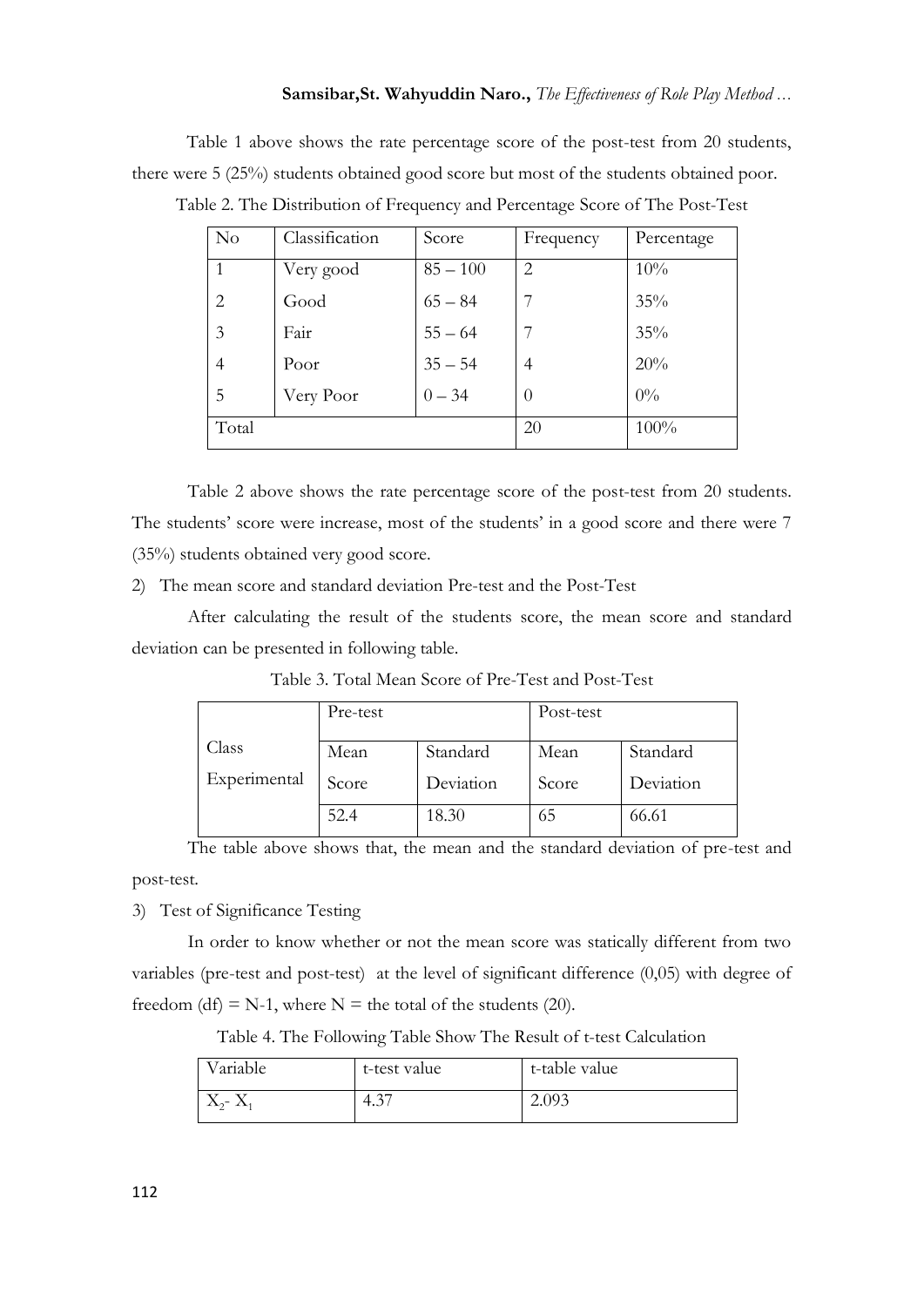### **Volume 4, Number 01, June 2018**

The T-table above shows that the t-test value was higher than t-table value. The ttest got 4.37and t-table got 2.093. It meant that there was significant improvement after treatment so the students motivation in English conversation is affective as a source of material in teaching student's speaking.

### **2. Discussion**

The result of data analysis showed that using role play method has managed to increase the students' motivation in English conversation it could be seen from the effectiveness of Role play method from the t-table above shows that the t-test value was higher than t-table value. The t-test got 4.37 and t-table got 2.093. It meant that there was significant improvement after treatment so the students motivation in English conversation was affective as a source of material in teaching students' speaking.

In general, the performance of the students improved by using role play method, most of them were in very good and good scores. The use of Role play method in teaching English conversation was effective. Some statements from the previous researcher supported this thesis, Abdillah (2014) said that role play method gives some experiences to the students' seeing that they involved in playing their role in English conversation directly and the students practiced speaking ability in front of their friends and grew their confidence while speaking in front of the class and this method practiced the students ability to express their idea and communicated each other. Susanti (2007) said that the role play also presents a real life situation and made the students can speak freely and confidently in front of their friend in a classroom and also can make lesson classroom activity enjoyable, active, secure. And the last, Kusmana (2011) said that role play method can made the students' were more confident and also not afraid of making mistakes when speaking. Related to some evidence before, the researcher believed that role play method improved students' motivation to speak English conversation.

In summary, the researcher assserted that the treatment by using role play method was surely beneficial to improve the students' motivation in English conversation at the first grade in MTs No. 49 Bola Aserae- Belawa. The method of the teaching was one of the factors that influence the result of the study.

### **E. CONCLUSION**

Based on the result data analysis it is concluded that teaching English conversation by using role play method to the first grade students in MTs No. 49 Bola Aserae-Belawa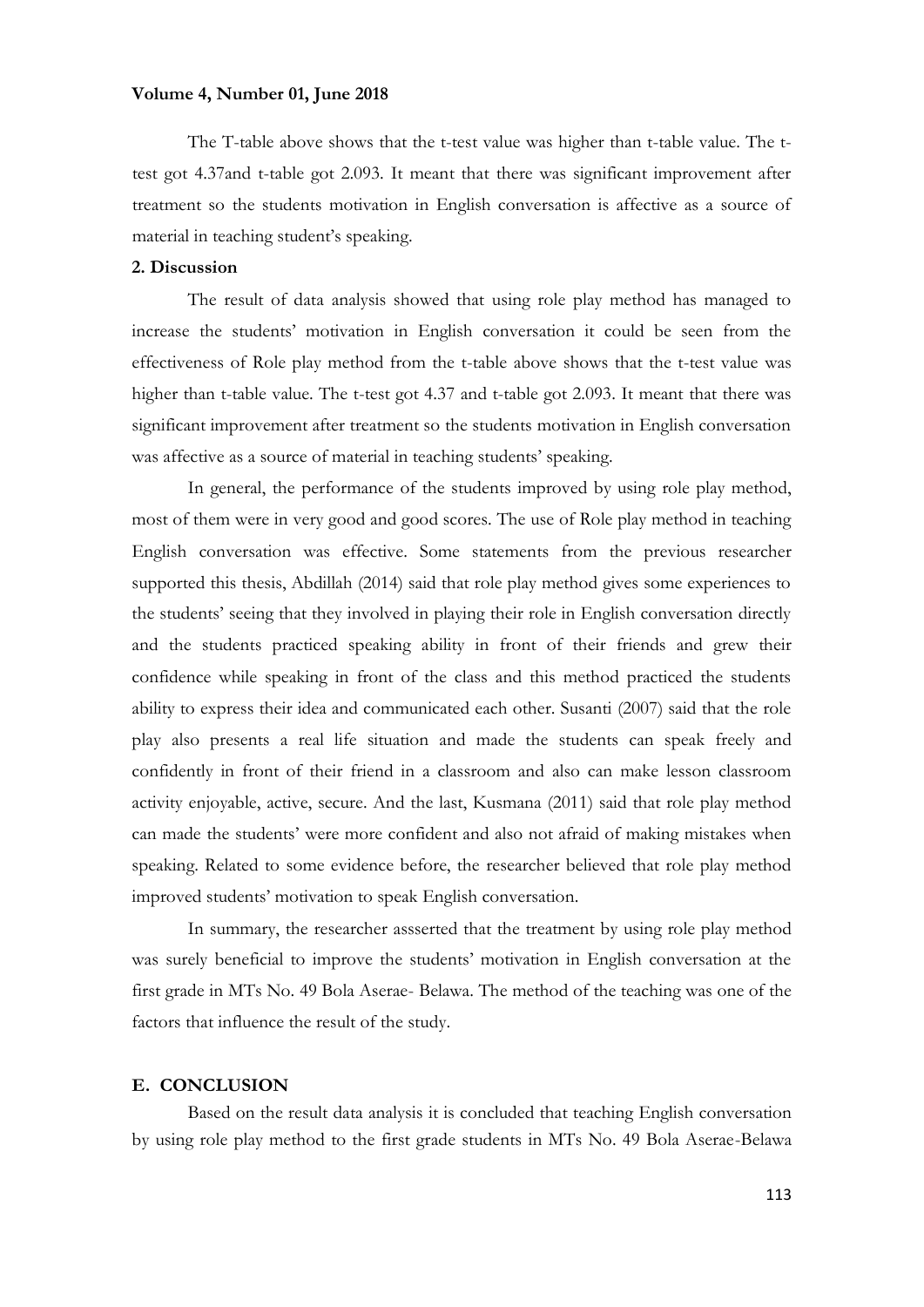### **Samsibar,St. Wahyuddin Naro.,** *The Effectiveness of Role Play Method …*

was affective. It can be seen from the significant improvement of the students' motivation from the pre-test to the post-test. It meant that the research hypothesis  $(H_a)$  was accepted. The improvement can be seen from the statistical analysis that t-test (4.37) was higher than t-table value (2.093).

### **REFERENCES**

Asik, N., & others. (2016). The effectiveness of Using Visual Aids Integrated Communicative Language Teaching Method In Improving The Students'speaking Ability At The Second Grade Of Sman 1 Pinrang. ETERNAL (English, Teaching, Learning, and Research Journal), 2(2), 167–182.

Abnor, Abd. Rachman (1993). *Psikologi Pendidikan*. Yogyakarta: PT. Tiara Wacana Yogya.

Allen, Edward David & M. Valette, Rebecca (1997). *Classroom Techniques: Foreign Languages and English as a Second Language*. New York: Hacourt Brace Javanovich.

Anthony, Edward M (1963). *Approach Method and Technique English Language Teaching*.

- Arikunto, Suharsimi. (2013). *Prosedur Penelitian: Suatu Pendekatan Praktik.* Jakarta: PT. Rineka Cipta.
- Bowers, Roger & Brumfit, Chripstopher. (1991). *Applied Linguistics and English Language Teaching*. London and Basingstoke: Macmillan Publishers Limited.
- Broughton, G. (1980). *Teaching English as a Foreign Language*. ed: 2<sup>nd</sup>. London: Routledge and Kogan Page Limited.
- Budden, Joanna. (2006). *Role Play*. UK, London: BBC.
- Byrne, Donn. (1986). *Teaching Oral English*: *Longman Handbooks for English Teacher*. Singapore: Longman Group.
- Damopolii, Muljono. (2013). *Pedoman Penulisan Karya Tulis Ilmiah: Makalah, Skripsi, Tesis, Disertasi, dan Laporan Penelitian.* Makassar: Alauddin Press.
- Dick, W. and Carey, L.J.O. (2001). *The Systematic Design of Instruction.* Nairobi: Longman Publishers.
- Djamarah, Syaiful Bahri.(2002). *Psikologi Belajar*. Jakarta: PT Rineka Cipta.
- Edge, Julia. (1993). *Essential of English Language Teaching*. New York: Longman.
- Gathumbi, A. W. and Musembe S. C. (2005). *Principles and Techniques in Language Teaching.*  Nairobi: Jomo Kenya Institute Education.
- Gay, L. R.(2006). *Educational Research: Competence for Analysis and Application*. ed: 2<sup>nd</sup>. Columbus: Charlest E., Merril Publishing Company. Abell & Howel Company.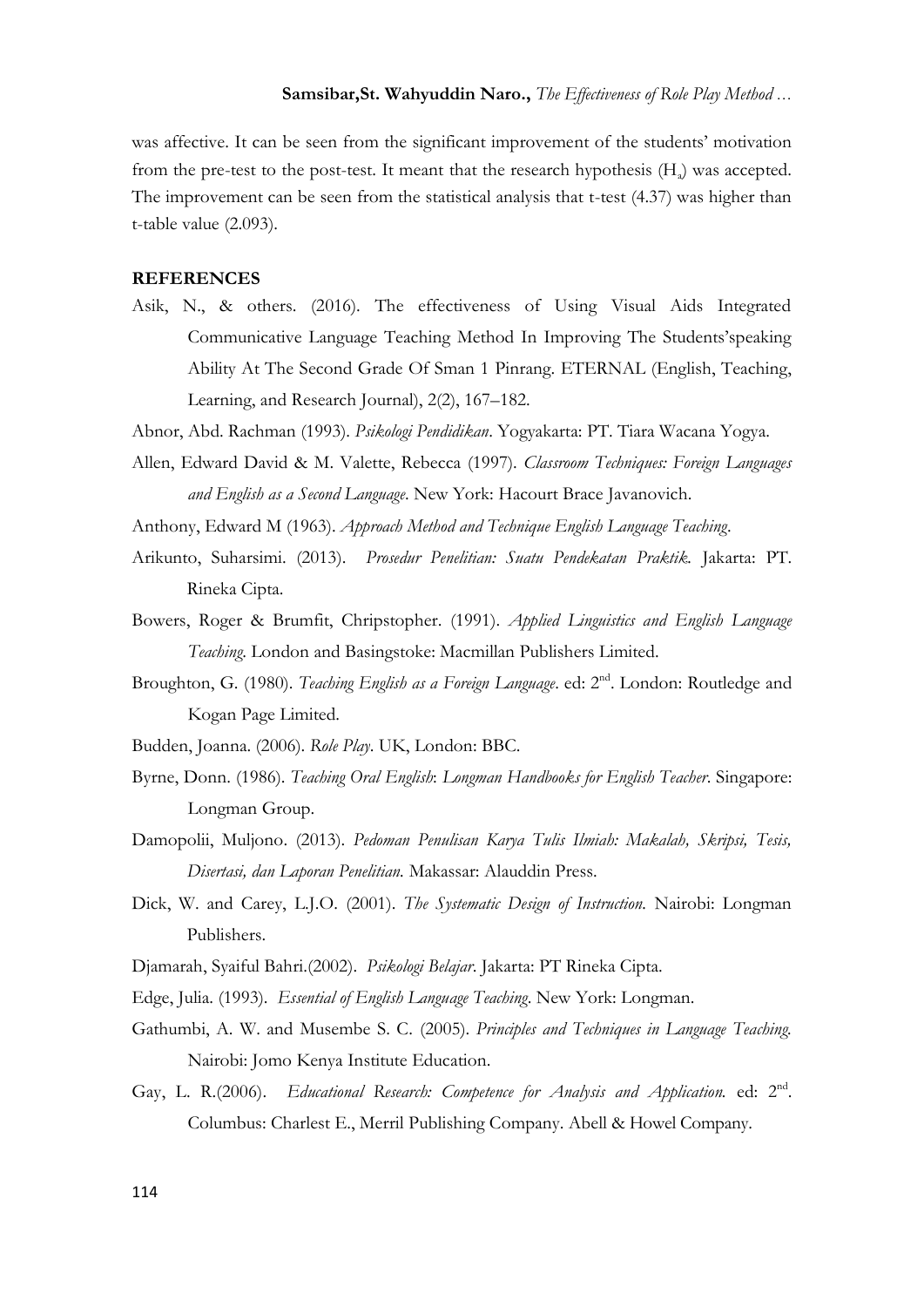### **Volume 4, Number 01, June 2018**

Ladusse, Gillian Porter.(1995). *Role Play: Resources Books for Teacher Series*. New York: Oxford University Press.

Harmer, Jeremy. (2001). *How to Teach English*. Edinburg: Pearson Education Limited.

Harmer, Jeremy. (1983). *The Practice of English Language Teaching: Longman Handbooks for Language Teaching*. USA: Longman Inc.

Hong, S.(2005). *Teaching English language Learners*. New York: The guiltford Press.

J.S. Atherton. (2003). *Learning and Teaching: Exercises: Role Play*. United Kingdom.

John W. Santrock. (2004). *Educational Psychology*. ed: 5<sup>th</sup> .New York: McGraw-Hill.

- Krish, Pamela. (2001). *A Role Play Activity with Distance Learners in an English Language Classroom*. The Internet TESL Journal, Vol. VIII, No. 7, July 2001.
- Kurnia. (2013). *Penelitian Descriptive terhadap Siswa RSBI kelas XI Pasundan Bandung Tahun Ajaran 2012/2013*.
- Kusmana, Andi.(2011). *The Influence of Role Play and Drills in Stimulating Students' Motivation for Learning English Conversation at the First Grade of SMP Darussalam Jakarta Selatan.*
- Kusnadi. (2002). *The Application of Role Play as a Technique in Teaching Practical Conversation*. Jakarta: UIN Syahid.
- Larsen-Freeman, Diane. (2000). *Techniques and Principles in Language Teaching: Teaching Techniques in English as a Second language*. ed: 2nd. New York: Oxford University Press.

Makmun, Abin Syamsuddin. (2003). *Psikologi Pendidikan*. Bandung: PT Remaja Rosdakarya.

- Ments, M. V. (1999). *The Effective Use of Role Play, Practical Techniques for Improving Learning.* Ed: 2<sup>nd</sup>. London: Kogan Page Limited.
- Khairat, A. (2015). The Roles Of Academic Advisor To The Learning Motivation Of The Seventh Semester Students'of English Education At Alauddin State Islamic University Of Makassar. *ETERNAL (English, teaching, Learning, and Research Journal)*, *1*(2), 229– 245.
- Nurpahmi, S., & Thamrin, A. M. (2016). The Influence of Taking A Part Time Job Towards Students'learning Motivation At The Seventh Semester Students Of English Education Department Of Uin Alauddin Makassar. *ETERNAL (English, Teaching, Learning, and Research Journal)*, *2*(1), 63–81.
- Patridge, Eric. (1947). *A Guide To Good English*. England: Penguin Books. 1947.
- Rogers, S. and Evans, J. (2008) .*Inside Role Play in Early Childhood Education: Researching Young Children's Perspective.* U.S.A: Routledge.